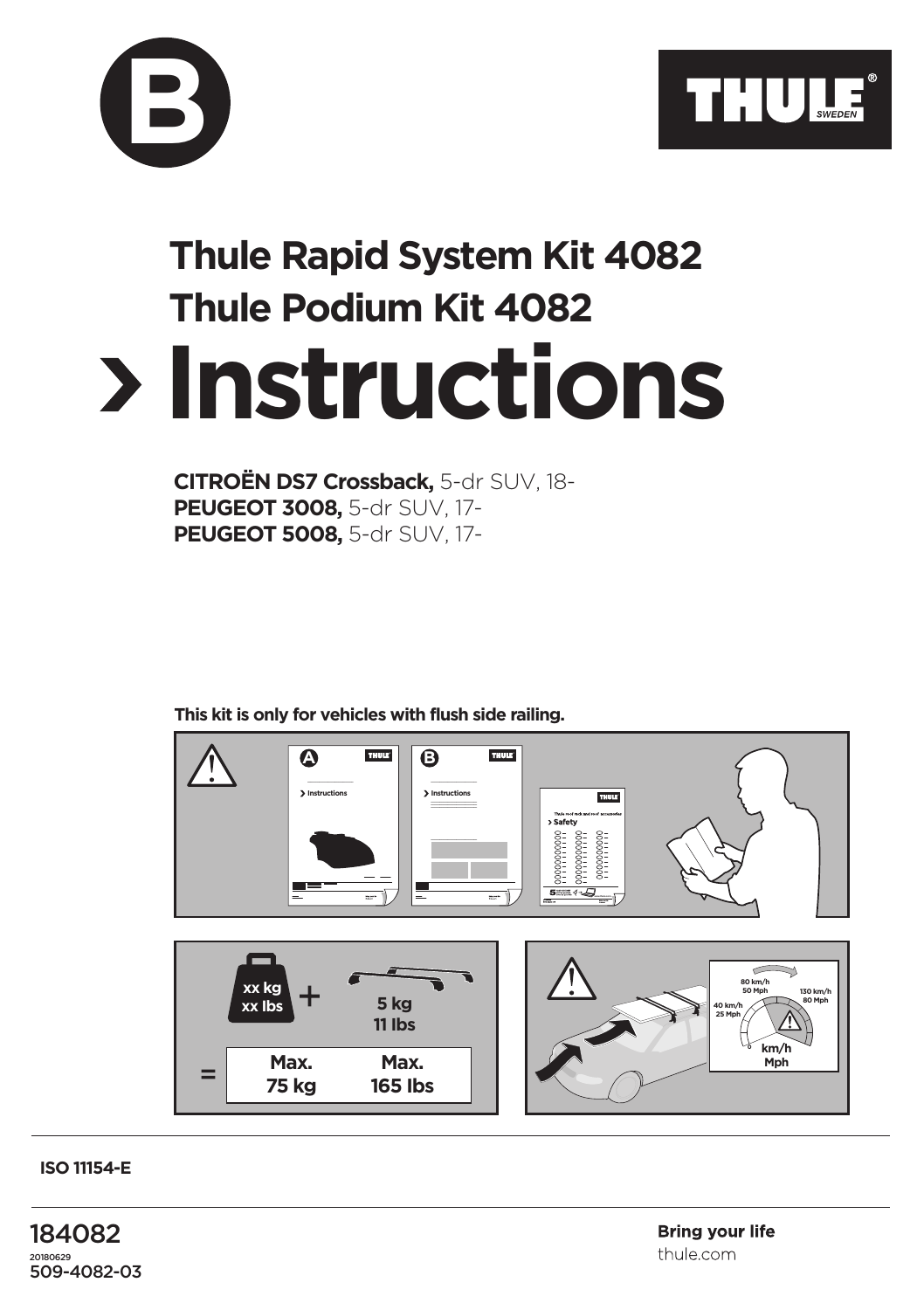





|                  | O)                                                | ET.<br><b>LV</b><br>LT<br>PL.<br><b>RU</b><br><b>UK</b><br><b>BG</b><br><b>CS</b><br><b>SK</b><br><b>SL</b> | Ainult mõni pööre<br>Tikai daži apgriezieni<br>Tik keli pasukimai<br>Wystarczy kilka obrotów<br>Только несколько оборотов<br>Лише декілька обертів<br>Само няколко завъртания<br>Pouze několik otáček<br>Len niekoľko otáčok<br>Le nekaj obratov |
|------------------|---------------------------------------------------|-------------------------------------------------------------------------------------------------------------|--------------------------------------------------------------------------------------------------------------------------------------------------------------------------------------------------------------------------------------------------|
| EN               | Only a few turns                                  |                                                                                                             | <b>HR/BiH</b> Samo nekoliko okreta                                                                                                                                                                                                               |
| DE               | Nur wenige Umdrehungen                            | <b>RO</b>                                                                                                   | Doar câteva rotiri                                                                                                                                                                                                                               |
| <b>FR</b>        | Quelques tours uniquement                         | <b>HU</b>                                                                                                   | Csak néhány fordítás                                                                                                                                                                                                                             |
| NL.              | Slechts enkele slagen                             | EL.                                                                                                         | Μόνο λίγες περιστροφές                                                                                                                                                                                                                           |
| IT               | Solo qualche giro                                 | TR                                                                                                          | Yalnızca birkaç tur                                                                                                                                                                                                                              |
| <b>ES</b>        | Sólo algunas vueltas                              |                                                                                                             | <b>AR</b><br>بعض دورات فقط                                                                                                                                                                                                                       |
| <b>PT</b>        | Apenas algumas voltas                             |                                                                                                             | HE<br>רק מספר סיבובים                                                                                                                                                                                                                            |
| <b>SV</b>        | Endast några varv                                 | <b>ZH</b>                                                                                                   | 仅几圈                                                                                                                                                                                                                                              |
| <b>DK</b>        | Kun nogle få omgange                              | JA.                                                                                                         | $2 \sim 3$ 回転のみ                                                                                                                                                                                                                                  |
| <b>NO</b><br>FI. | Bare noen få omdreininger<br>Vain muutama kierros | KO.<br>TH                                                                                                   | 몇 번만 돌리면 됨<br>้เพียงสองสามรอบ                                                                                                                                                                                                                    |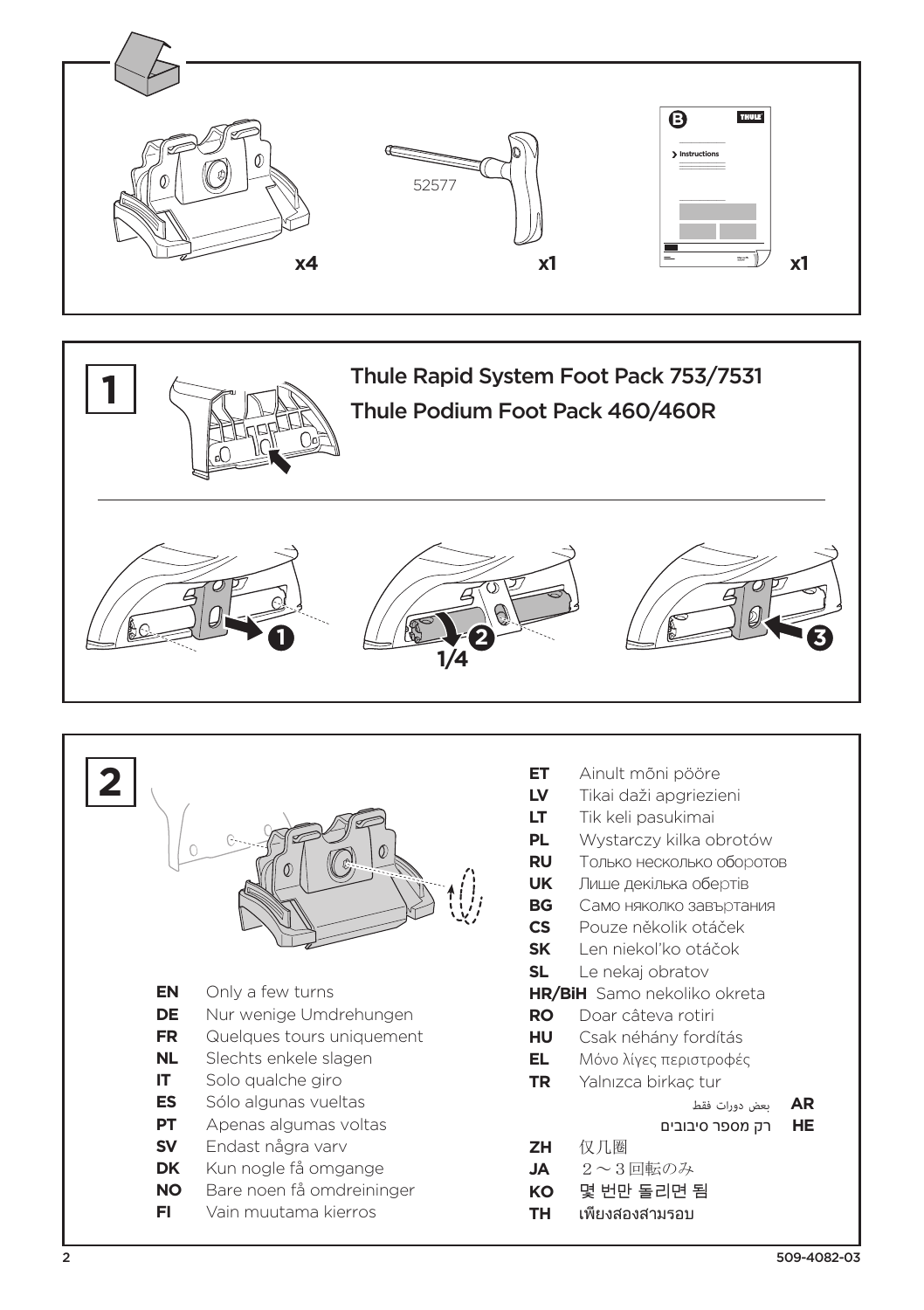